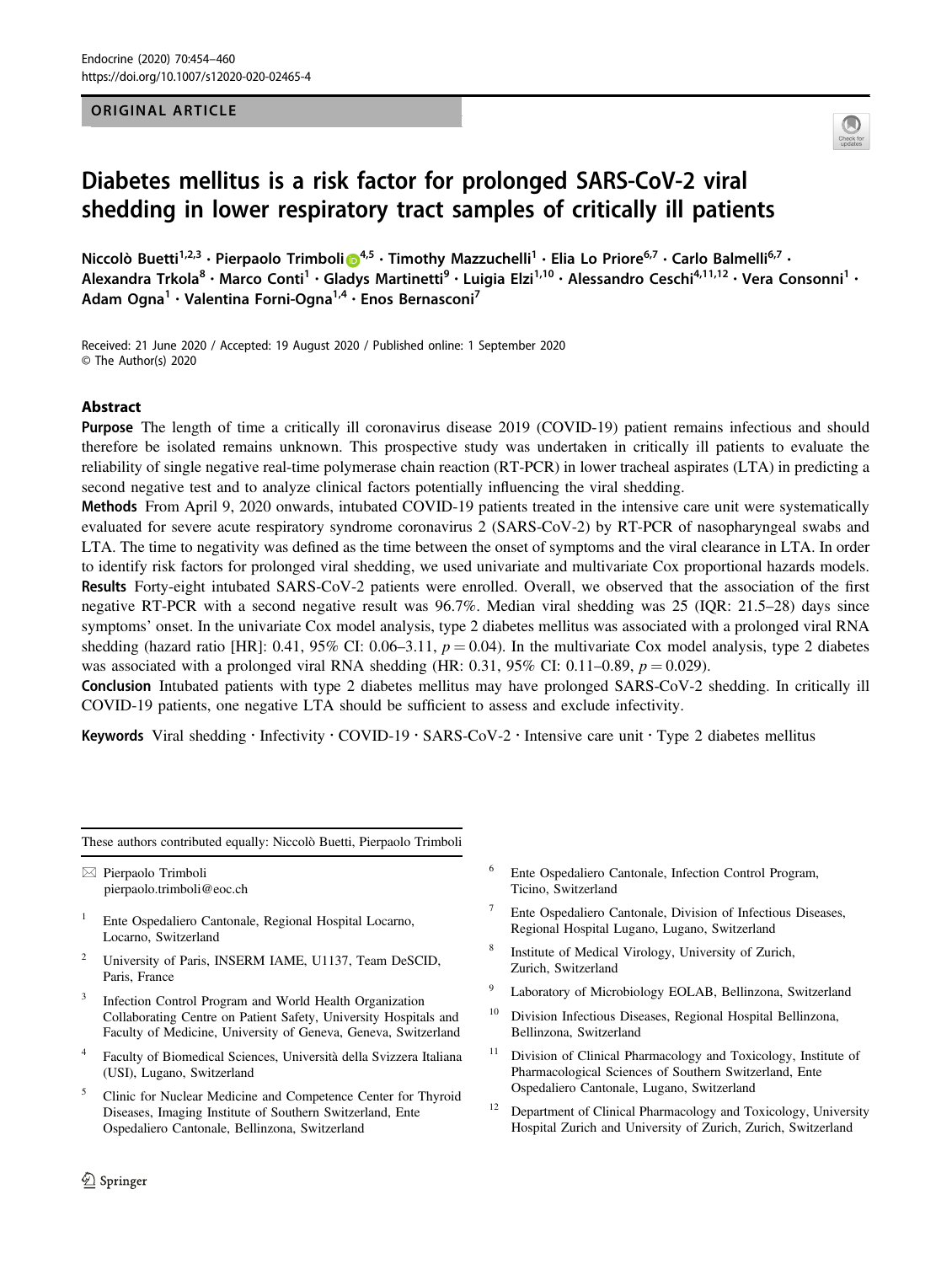# Introduction

Treatment of critically ill coronavirus disease 2019 (COVID-19) patients requires strict isolation to limit nosocomial spread of severe acute respiratory syndrome coronavirus 2 (SARS-CoV-2). However, to date, the length of time an individual infected with SARS-CoV-2 remains infectious and needs to be isolated remains unknown, as viral shedding has been described to persist for an interval varying between 10 [[1\]](#page-5-0) and 60 days [[2\]](#page-5-0) after symptoms' onset. Mild cases may have an earlier viral clearance (i.e., negative real-time polymerase chain reaction (RT-PCR) or cell cultures by day 10 post onset)  $[1, 3]$  $[1, 3]$  $[1, 3]$  $[1, 3]$  $[1, 3]$ , whereas severe cases may have longer viral shedding [\[4](#page-6-0), [5](#page-6-0)]. Most studies focused on nasopharyngeal or oropharyngeal swabs [\[3](#page-5-0), [4,](#page-6-0) [6](#page-6-0)–[9\]](#page-6-0) and did not consider lower respiratory samples. Most importantly in this context, only one study (until June 2020) assessed the infectivity with cell culture for SARS-CoV-2 [[1\]](#page-5-0).

This prospective study was undertaken in critically ill patients to (1) evaluate the reliability of single negative RT-PCR in predicting a second negative test, (2) investigate the interval from symptoms' onset to RT-PCR negativity, and (3) analyze clinical factors potentially influencing the latter.

# Methods

### Geographic and demographic context

The study was performed at Locarno community hospital, a 250 beds facility entirely dedicated to COVID-19 patients during the SARS-CoV-2 pandemic, and is part of the public hospital network of southern Switzerland, serving an area of 350,000 inhabitants and being close to the SARS-CoV-2 outbreak epicenter of Northern Italy (Fig. [1](#page-2-0)). All data of SARS-CoV-2 patients were collected in a specific standardized institutional database.

# Institutional management of intubated SARS-Cov-2 patients

From April 9, 2020 onwards, COVID-19 patients treated in the intensive care unit (ICU) were systematically evaluated for SARS-CoV-2 by RT-PCR of nasopharyngeal swabs (NPS) and lower tracheal aspirates (LTA). After their initial test, all patients underwent a biweekly LTA RT-PCR reevaluation until removal of the endotracheal tube or death or, according to the literature  $[10]$ , until two consecutive negative RT-PCR results (Fig. [2](#page-2-0)). Furthermore, in selected cases and in order to prove the true negativity of a single negative RT-PCR, a viral culture was performed. In the included patients the results of NPS were also routinely collected.

### Patient selection and variables collected

All intubated ICU patients hospitalized at our institution between April 9 and May 12, 2020 were retrospectively reviewed. The following variables were routinely collected: demographic, clinical, laboratory, and microbiological data on SARS-CoV-2 patients, ICU-specific complications, and information on management. Mortality was assessed on May 20, 2020.

### Microbiological analyses: RT-PCR and viral cultures

Sampling was performed according to a designed protocol. Swab samples were immediately inserted into sterile tubes containing 3 mL UTM-RT® viral transport medium (Copan, Brescia Italy), LTA were placed into sterile tubes. Both types of specimens were sent to the microbiology laboratory for sample processing and viral RNA extraction, which were performed on the same day. RT-PCR on NPS were performed using the commercial kit SARS-CoV-2 S Gene VIASURE Real Time PCR detection kit by CerTest BIO-TEC on BD MAX Instrument (Becton Dickinson, New Jersey, USA). RNA extracted from LTA were amplified using a second PCR system based on the protocol published by Corman et al. [[11](#page-6-0)] with primers and probes produced by TibMol Biol (Berlin, Germany). The viral load was indicated as cycle threshold (Ct) value of S gene of SARS-CoV-2 (VIASURE) and E- and RdRP gene, respectively. A positive and a negative control, as well as internal controls, was included in the assay, according to the manufacturer's protocol. A Ct value of <40 was defined as positive for SARS-CoV-2 RNA and >40 was defined as negative. Samples with a Ct value between 37 and 40 were retested, at least twice.

For virus cultures, patient material was precleared by centrifugation and filtered before inoculation of Vero CCL81 cells with a dilution series of the patient material. Cells were observed daily for cytopathic effects (CPE) and upon detection of CPE or at latest by d7 supernatants were harvested and tested for the presence of SARS-CoV-2 by RT-qPCR.

### **Outcome**

The onset of symptoms was used as the starting time point for the viral clearance process. The date of the first negative detection of viral RNA (i.e., time to negativity or viral shedding) was defined as the end time point of viral clearance (see "Results" section).

# Statistical analyses

The time to negativity was described using descriptive statistics (median and IQR). In order to identify risk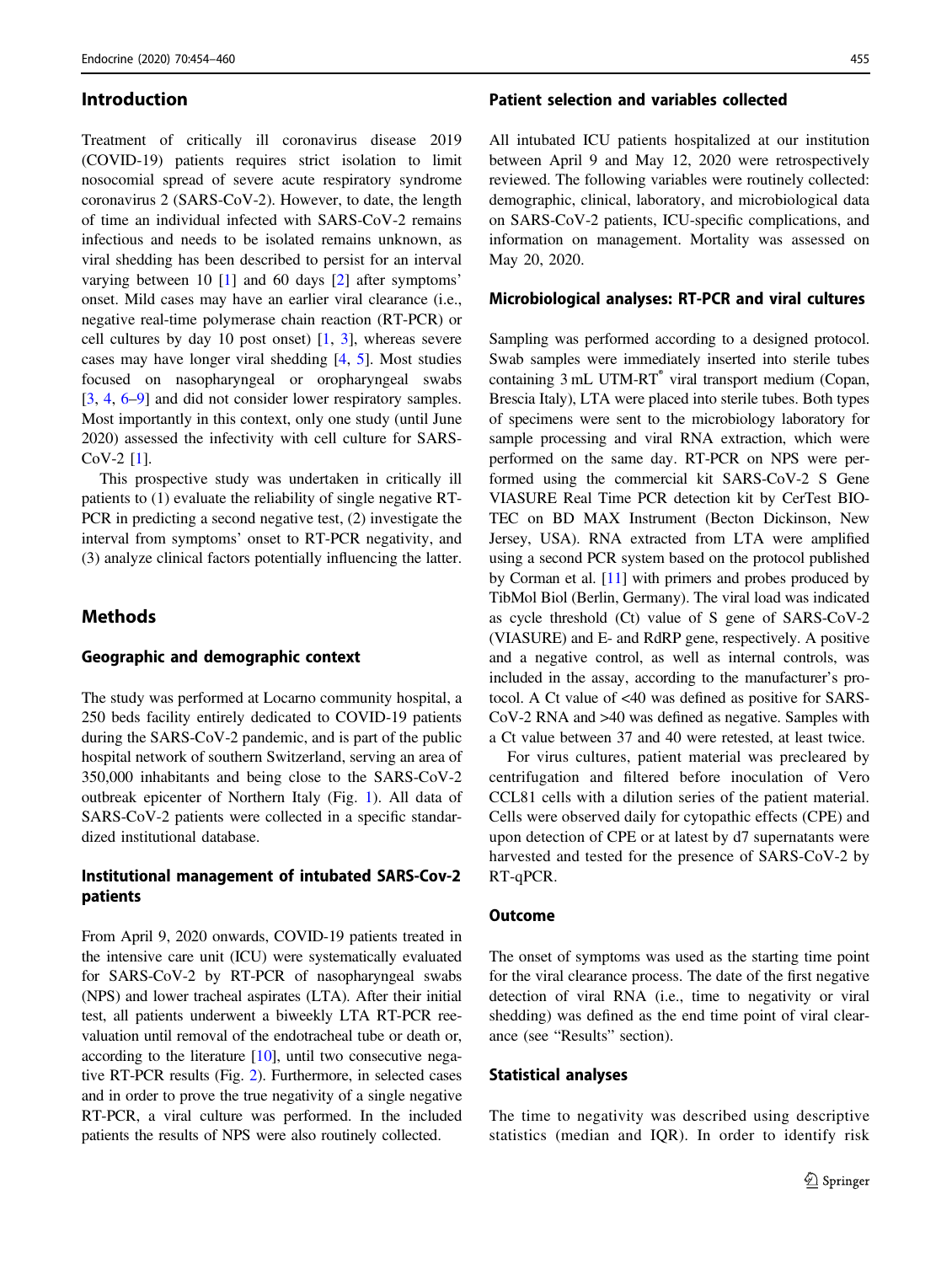<span id="page-2-0"></span>

Fig. 1 Geographic description of public health hospital network of Ticino, the Italian speaking canton in the Southern part of Switzerland. The different community hospitals are shown in the circles. The

Locarno community hospital (SARS-CoV-2 dedicated center) is shown by the largest red circle



Fig. 2 Timeline of RT-PCR evaluation according to the institutional management during the SARS-CoV-2 pandemic. NPS nasopharyngeal sample, LTA lower tracheal aspirate. Point prevalence: LTA and NPS

factors for prolonged viral shedding, we used univariate Cox proportional hazards models. To date, no study exhaustively investigated risk factors for prolonged viral shedding and, therefore, we performed multivariate Cox models including variables that showed  $p$  values  $< 0.20$ in the univariate analysis. A hazard ratio  $(HR)$  of  $\lt 1$ indicated prolonged viral RNA shedding. In the Cox models, the proportionality of hazard risks was tested using Martingale residuals. The graphical of daily risk for prolonged viral shedding was illustrated using the hazard rate function from right-censored data using were performed at 2 consecutive days in all intubated patients. During the follow-up NPS were performed only if an NPS was positive during the point prevalence assessment

kernel-based methods [\[12\]](#page-6-0). All statistical analyses were performed with SAS (version 9.4).

# Results

# Demographic features

According to the study design and selection criteria, 48 intubated SARS-CoV-2 patients were enrolled. Overall, 161 RT-PCR tests of LTA were performed and patients underwent two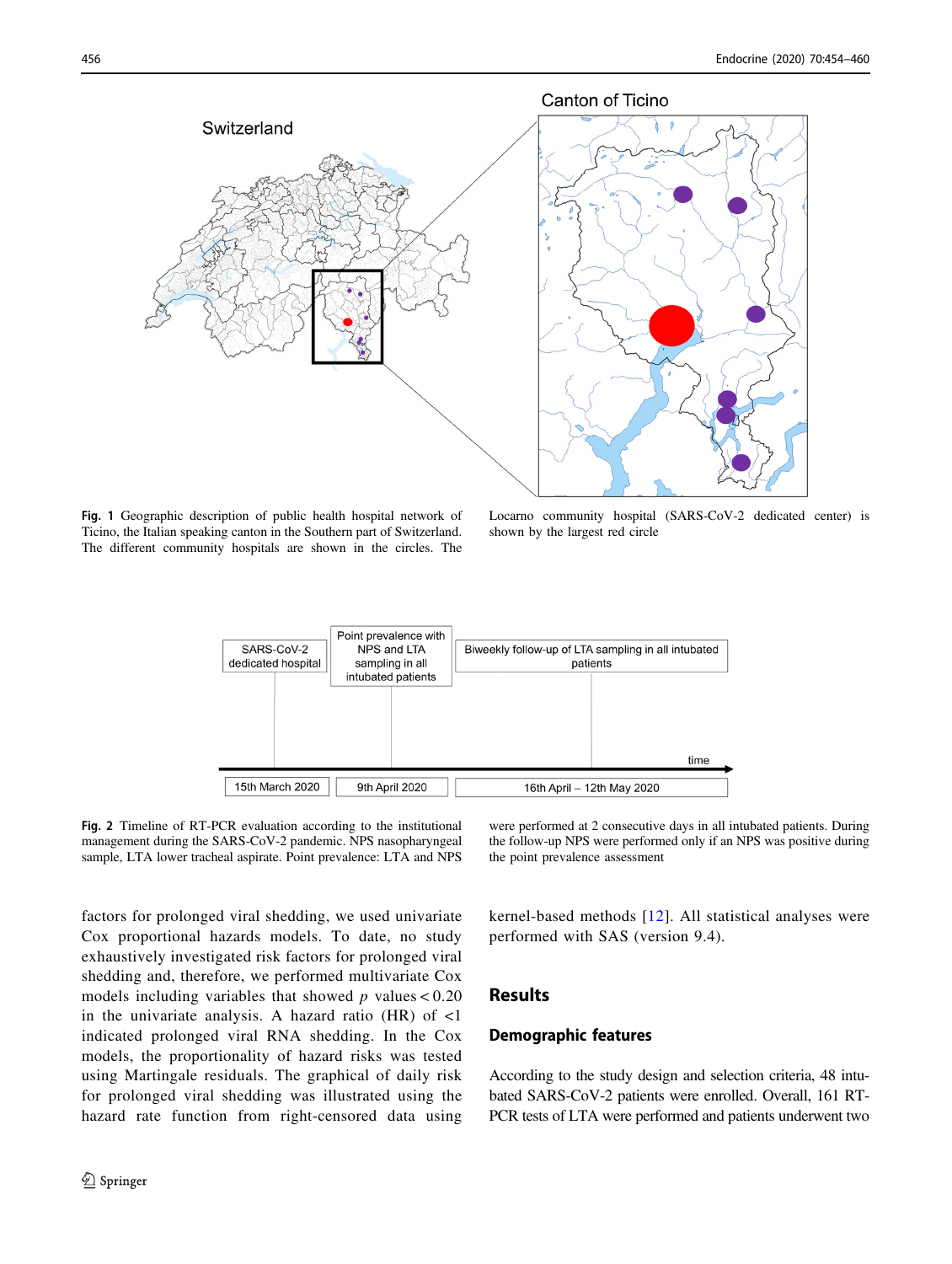#### Table 1 Patients' characteristics

| Feature                                        |                    |
|------------------------------------------------|--------------------|
| Age                                            |                    |
| Median (IQR)                                   | 66.5 [60; 71]      |
| Sex                                            |                    |
| Female $n$ (%)                                 | 11 (22.9)          |
| Comorbidities, $n$ (%)                         | 38 (79.2)          |
| Cardiovascular, $n$ (%)                        | 14 (29.2)          |
| Chronic respiratory failure, $n$ (%)           | 6(12.5)            |
| Chronic renal insufficiency, $n$ (%)           | 3(6.3)             |
| Active solid or hematologic neoplasia, $n$ (%) | 4(8.3)             |
| Type 2 diabetes mellitus, $n$ (%)              | 13 (27.1)          |
| Hypertension, $n$ (%)                          | 24 (50)            |
| BMI median (IQR), $n$ (%)                      | 29 [25; 33]        |
| Chronic immunosuppression, $n$ (%)             | 1(2.1)             |
| Symptoms at admission                          |                    |
| Fever, $n$ (%)                                 | 44 (91.7)          |
| Cough, $n$ $(\%)$                              | 35 (72.9)          |
| Fatigue, $n$ $(\%)$                            | 29 (60.4)          |
| Diarrhea, $n$ $(\%)$                           | 11 (22.9)          |
| Vomiting, $n$ $(\%)$                           | 5(10.4)            |
| Antivirals                                     | 27 (56.3)          |
| Lopinavir/ritonavir, $n$ (%)                   | 20 (41.7)          |
| Hydroxychloroquine, $n$ (%)                    | 21 (43.8)          |
| Remdesivir, $n$ (%)                            | 7 (14.6)           |
| Tocilizumab, n (%)                             | 5(10.4)            |
| Laboratory at admission                        |                    |
| Lymphocyte $10^9$ /L, median (IQR)             | $0.7$ [0.6; 0.9]   |
| Thrombocyte $10^9$ /L, median (IQR)            | 166 [148.5; 186.5] |
| CRP mg/L, median (IQR)                         | 95.5 [53; 193.5]   |
| Creatinine umol/L, median (IQR)                | 95.5 [81.5; 123]   |
| Lymphopenia duration, days median (IQR)        | 24.5 [18.5; 32]    |
| Reasons for ICU admission                      |                    |
| Acute respiratory failure, $n$ (%)             | 46 (95.8)          |
| Sepsis or septic shock, $n$ (%)                | 1(2.1)             |
| Cardiac failure, $n$ (%)                       | 1(2.1)             |
| SAPS II at ICU admission                       |                    |
| Median (IQR)                                   | 47 [39.5; 58.5]    |
| Severe ARDS, $n$ $(\%)$                        | 36 (75)            |
| Noninfectious complications during ICU stay    |                    |
| Thrombosis, $n$ (%)                            | 25(52.1)           |
| Acute kidney injury, $n$ (%)                   | 22 (45.8)          |
| Infectious complications during ICU stay       |                    |
| VAP, $n$ $(\%)$                                | 33 (68.8)          |
| UTI, $n$ $(\%)$                                | 10(20.8)           |
| Candidemia, $n$ (%)                            | 5(10.4)            |
| Corticosteroids during ICU stay, n (%)         | 25 (52.1)          |
| Time to negativity, days median (IQR)          | 25 [21.5; 28]      |
| Mortality, $n$ $(\%)$                          | 12(25)             |

IQR interquartile range, BMI body mass index, ICU intensive care unit, SAPS Simplified Acute Physiology Score, VAP ventilatorassociated pneumonia, UTI urinary tract infection

to eight evaluations. The median time from onset of symptoms and the first sampling was 28 days (IQR: 23.5–32.5). Table 1 details the characteristics of the patients. Twelve patients (25%) patients died until May 20, 2020. At screening time, 31

patients (65%) showed same results between NPS and LTA, whereas in 15 patients (31%) LTA samples were positive and NPS were negative.

# Evaluation of single negative RT-PCR as predictor of second negative test

In total, 31 patients with one negative RT-PCR in LTA during their follow-up and 28 (90.3%) had a second negative test within the following 3 days. Two of the remaining three cases had a negative test within 1 week. In one case, the subsequent RT-PCR was positive with 37-Ct. Among these 31 patients, data on the viral culture of LTA samples were available in four cases at their time of first negative RT-PCR and all these patients had both negative RT-PCR and culture results. Overall, we observed that the association of the first negative RT-PCR with a second negative result was 96.7%.

#### Analysis of viral shedding

Based on the above results, we are confident that a single negative RT-PCR in LTA can serve as a proof of negativity. Median viral shedding was 25 (IQR 21.5–28) days since symptoms' onset (Table 1).

### Risk factors for prolonged viral shedding

In the univariate Cox model analysis, type 2 diabetes mellitus was associated with a prolonged viral RNA shedding (HR: 0.41, 95% CI: 0.06–3.11,  $p = 0.04$ , Table [2](#page-4-0) and Fig. [3\)](#page-4-0).

On the contrary, lymphopenia duration (HR: 0.98, 95% CI: 0.94–1.01,  $p = 0.23$ ), ventilator-associated pneumonia (VAP) during ICU stay (HR: 1.33, 95% CI: 0.38–1.66,  $p = 0.54$ ), severe ARDS (HR: 0.59, 95% CI: 0.25–1.39,  $p = 0.23$ ), and antivirals (HR: 0.63, 95% CI: 0.30–1.33,  $p = 0.23$ ) did not significantly influence the duration of viral shedding. Also in the multivariate Cox model analysis type 2 diabetes mellitus was associated with a prolonged viral RNA shedding (HR: 0.31, 95% CI: 0.11–0.89,  $p = 0.029$ , Table [2\)](#page-4-0), and similar results were observed in a sensitivity analysis defining negativity using two negative LTA samples (HR: 0.23, 95% CI: 0.07–0.69,  $p = 0.0089$ , Table [3\)](#page-4-0). Of note, the mortality was higher among type 2 diabetes patients (54 versus 14%,  $p < 0.01$ ).

# **Discussion**

This study highlighted two important points concerning viral shedding in critically ill COVID-19 patients: (1) type 2 diabetes mellitus is associated with prolonged SARS-CoV-2 shedding; (2) a first negative LTA sample is predictive for a second negative sample.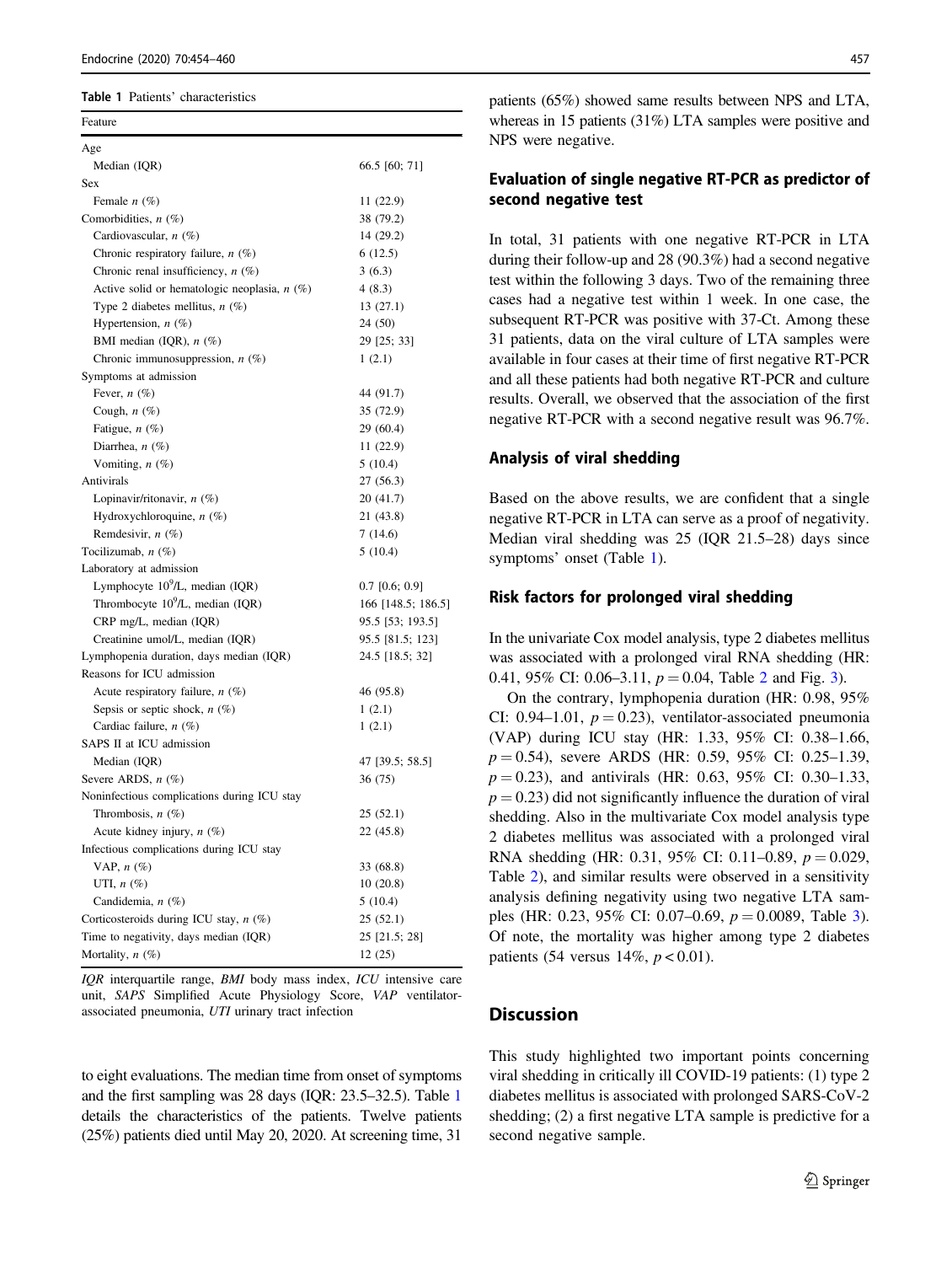<span id="page-4-0"></span>Table 2 Univariate and multivariate Cox models for time to negativity

|                                 | Univariate model |               | Multivariate model <sup>a</sup> |       |                |                |
|---------------------------------|------------------|---------------|---------------------------------|-------|----------------|----------------|
|                                 | HR               | 95% CI        | $p$ value                       | HR    | 95% CI         | <i>p</i> value |
| Age                             | 1.04             | $0.99 - 1.09$ | 0.14                            | 1.05  | $0.995 - 1.12$ | 0.071          |
| Sex, female                     | 1.78             | $0.81 - 3.93$ | 0.15                            | 1.35  | $0.58 - 3.12$  | 0.490          |
| Comorbidities                   | 0.64             | $0.27 - 1.53$ | 0.32                            |       |                |                |
| Cardiovascular disease          | 0.85             | $0.4 - 1.82$  | 0.68                            |       |                |                |
| Type 2 diabetes mellitus        | 0.41             | $0.17 - 0.97$ | 0.04                            | 0.313 | $0.11 - 0.89$  | 0.029          |
| Hypertension                    | 1.23             | $0.59 - 2.56$ | 0.58                            |       |                |                |
| <b>BMI</b>                      | 1.03             | $0.97 - 1.09$ | 0.38                            |       |                |                |
| Chronic respiratory failure     | 0.69             | $0.25 - 1.86$ | 0.46                            |       |                |                |
| Chronic renal failure           | 0.42             | $0.06 - 3.11$ | 0.40                            |       |                |                |
| Solid or hematologic neoplasia  | 2.08             | $0.62 - 6.99$ | 0.24                            |       |                |                |
| Lymphopenia duration            | 0.98             | $0.94 - 1.01$ | 0.23                            |       |                |                |
| SAPS II at ICU admission        | 1.01             | $0.99 - 1.03$ | 0.42                            |       |                |                |
| ARDS, severe                    | 0.59             | $0.25 - 1.39$ | 0.23                            |       |                |                |
| Thrombosis during ICU stay      | 1.33             | $0.64 - 2.77$ | 0.44                            |       |                |                |
| AKI during ICU stay             | 0.60             | $0.29 - 1.25$ | 0.17                            | 1.09  | $0.48 - 2.52$  | 0.84           |
| VAP during ICU stay             | 0.80             | $0.38 - 1.66$ | 0.54                            |       |                |                |
| UTI during ICU stay             | 1.10             | $0.47 - 2.59$ | 0.82                            |       |                |                |
| Colitis during ICU stay         | 2.56             | $0.33 - 19.6$ | 0.37                            |       |                |                |
| Corticosteroids during ICU stay | 1.10             | $0.54 - 2.24$ | 0.80                            |       |                |                |
| Antivirals                      | 0.63             | $0.30 - 1.33$ | 0.23                            |       |                |                |
| Tocilizumab                     | 1.40             | $0.41 - 4.72$ | 0.59                            |       |                |                |

The proportionality hazard was assessed using Martingale residuals and was respected for diabetes mellitus  $(p = 0.38)$ 

HR hazard ratio, CI confidence interval, BMI body mass index, SAPS Simplified Acute Physiology Score, ICU intensive care unit, VAP ventilator-associated pneumonia, UTI urinary tract infection, AKI acute kidney insufficiency

<sup>a</sup>Variables included in the multivariate analysis were age, sex, type 2 diabetes mellitus, and AKI during ICU stay



Fig. 3 Estimated hazard rate for type 2 diabetes mellitus and time to negativity based on univariate Cox model

Type 2 diabetes patients are at the highest risk for complications from COVID-19 infection and several authors described the relationship between COVID-19 and diabetes [[13,](#page-6-0) [14\]](#page-6-0). We showed that type 2 diabetes mellitus

Table 3 Multivariate Cox analysis using two negative LTA samples for negativity

|                          | Multivariate analysis |                |                |  |
|--------------------------|-----------------------|----------------|----------------|--|
|                          | <b>HR</b>             | 95% CI         | <i>p</i> value |  |
| Age                      | 1.05                  | $0.99 - 1.105$ | 0.080          |  |
| Sex, female              | 1.52                  | $0.64 - 3.63$  | 0.35           |  |
| Type 2 diabetes mellitus | 0.23                  | $0.07 - 0.69$  | 0.0089         |  |
| AKI during ICU stay      | 1.41                  | $0.59 - 3.36$  | 0.44           |  |

HR hazard ratio, CI confidence interval, ICU intensive care unit, AKI acute kidney insufficiency, LTA lower tracheal aspirate

was identified as a risk factor for prolonged SARS-CoV-2 shedding. We suggest the following possible pathophysiological explanations: (1) the innate immune system is the first line of defense against SARS-CoV-2, and may be compromised in patients with uncontrolled type 2 diabetes [\[15](#page-6-0), [16](#page-6-0)]; (2) patients with type 2 diabetes mellitus may be more susceptible to an inflammatory cytokine storm eventually leading to rapid deterioration of COVID-19 [[17\]](#page-6-0) and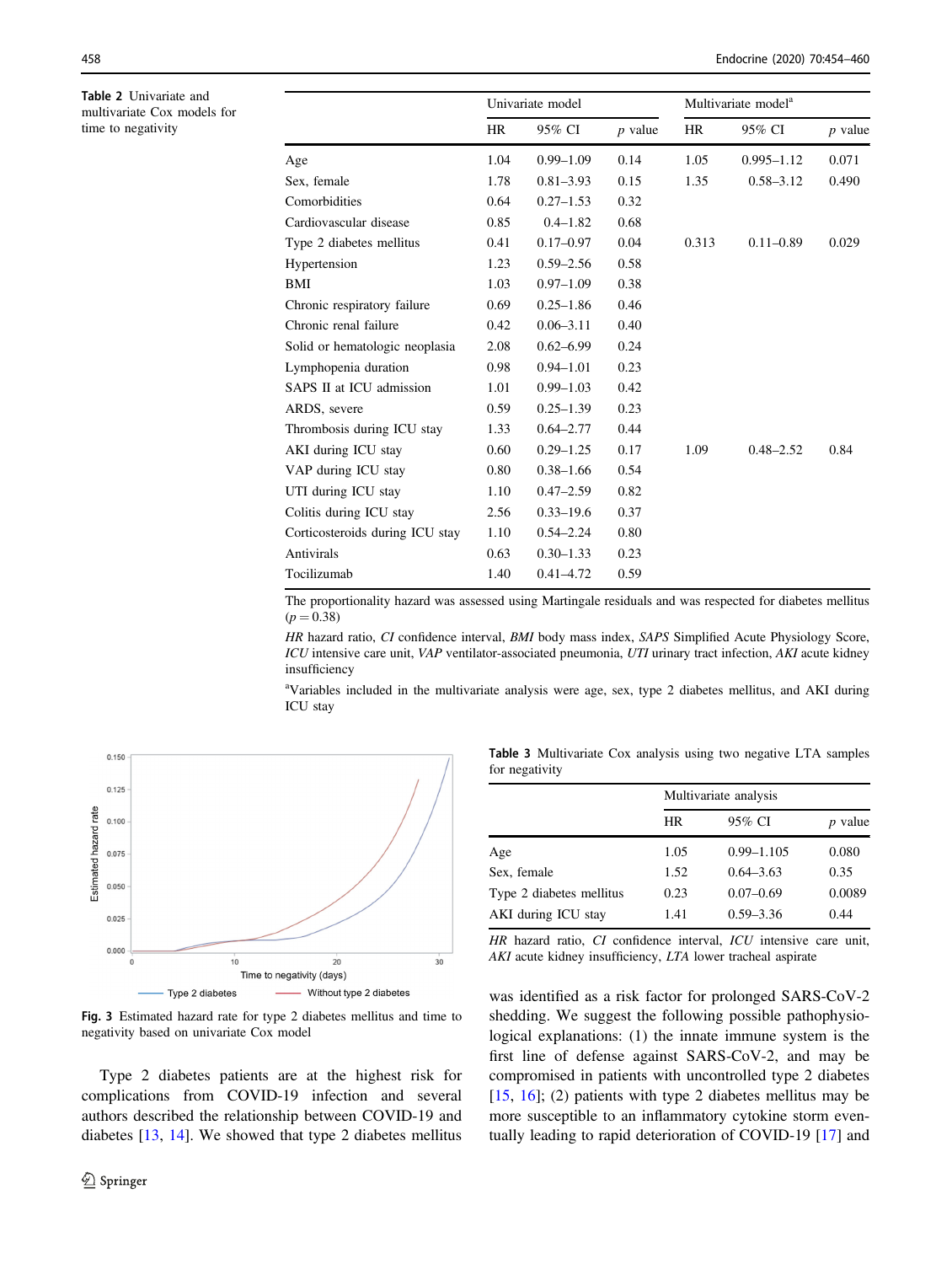<span id="page-5-0"></span>to reduced control of viral shedding; (3) type 2 diabetes mellitus reduced the expression of angiotensin-converting enzyme 2 which may play a potent anti-inflammatory and antioxidant role in the lung and, probably, may prolong viral shedding [\[18](#page-6-0)]. Therefore, critically ill people with type 2 diabetes who are infected with COVID-19 may require a prolonged infection prevention measures during the hospitalization. Interestingly, corticosteroid therapy during ICU stay, VAP, antiviral therapy, lymphopenia, and severe ARDS did not significantly influence the duration of viral shedding in our study population.

The ECDC recommends two consecutive negative RT-PCR tests from respiratory specimens at 24 h interval at least 8 days after symptoms onset to discontinue isolation precautions in hospitalized COVID-19 patients [\[10](#page-6-0)]. Similar recommendations were issued by several institutions in other continents [\[5](#page-6-0), [19](#page-6-0)]. Specimens were usually collected in the upper respiratory tract, and data on lower respiratory samples are rarely considered. Viral shedding from upper respiratory tract appeared to be higher soon after symptoms' onset; however, during the course of disease, viral shedding is predominantly located in the lower respiratory tract [1]. Using lower respiratory tract samples, we showed that one negative RT-PCR LTA sample is sufficient to confirm the absence of viral shedding in critically ill intubated COVID-19 patients, and the results of RT-PCR were also confirmed in selected patients by viral cell cultures. These findings highlight the importance of virological monitoring of LTA samples in critically ill patients to decide when isolation precautions for the prevention of respiratory infections could be discontinued, thus making an early transfer to general wards possible, and encouraging an early rehabilitation program that may accelerate the discharge at home and the reintegration into society.

Our study has several limitations. First, we performed an observational study using surveillance data. Second, LTA samples were not collected on a daily basis. Third, viral cell cultures were not routinely performed during the study. It is therefore conceivable that the results on viral shedding might have been different if this method would have been used systematically. Third, due to the relatively small sample size, the statistical analyses should be interpreted with caution. Finally, we did not collect further LTA samples after two negative results.

Intubated patients with type 2 diabetes mellitus may have prolonged SARS-CoV-2 shedding. In critically ill COVID-19 patients, one negative LTA should be sufficient to assess and exclude infectivity.

### Data availability

The data sets used and/or analyzed during the current study are available from the corresponding author on reasonable request. Acknowledgements We thank the Swiss National Science foundation, the Bangerter-Rhyner Foundation, and the Ente Ospedaliero Cantonale (regional public hospitals network, EOC). Open access funding provided by Università della Svizzera italiana.

Funding N.B. is currently receiving a Mobility grant from the Swiss National Science Foundation (Grant No.: P400PM\_183865) and a grant from the Bangerter-Rhyner Foundation. These grants support his fellowship in Paris.

Author contributions All authors contributed to the study conception and design. Material preparation and analysis were performed by N.B., P.T., V.F.O., V.C., T.M., and E.B. The first draft of the paper was written by N.B. and P.T.; and all authors commented on previous versions of the paper. All authors read and approved the final paper.

#### Compliance with ethical standards

Conflict of interest The authors declare that they have no conflict of interest.

Ethical approval All procedures performed in studies involving human participants were in accordance with the ethical standards of the institutional and/or national research committee and with the 1964 Helsinki declaration and its later amendments or comparable ethical standards. The studies were approved by the regional ethic committee. This study has the following ethic number: 2020-01216 CE 36641.

Informed consent Informed consent was obtained from all individual participants included in the study.

Publisher's note Springer Nature remains neutral with regard to jurisdictional claims in published maps and institutional affiliations.

Open Access This article is licensed under a Creative Commons Attribution 4.0 International License, which permits use, sharing, adaptation, distribution and reproduction in any medium or format, as long as you give appropriate credit to the original author(s) and the source, provide a link to the Creative Commons license, and indicate if changes were made. The images or other third party material in this article are included in the article's Creative Commons license, unless indicated otherwise in a credit line to the material. If material is not included in the article's Creative Commons license and your intended use is not permitted by statutory regulation or exceeds the permitted use, you will need to obtain permission directly from the copyright holder. To view a copy of this license, visit [http://creativecommons.](http://creativecommons.org/licenses/by/4.0/) [org/licenses/by/4.0/](http://creativecommons.org/licenses/by/4.0/).

# References

- 1. R. Wolfel, V.M. Corman, W. Guggemos, M. Seilmaier, S. Zange, M.A. Muller, D. Niemeyer, T.C. Jones, P. Vollmar, C. Rothe, M. Hoelscher, T. Bleicker, S. Brunink, J. Schneider, R. Ehmann, K. Zwirglmaier, C. Drosten, C. Wendtner, Virological assessment of hospitalized patients with COVID-2019. Nature (2020). [https://](https://doi.org/10.1038/s41586-020-2196-x) [doi.org/10.1038/s41586-020-2196-x](https://doi.org/10.1038/s41586-020-2196-x)
- 2. J. Li, L. Zhang, B. Liu, D. Song, Case report: viral shedding for 60 days in a woman with novel coronavirus disease (COVID-19). Am. J Trop. Med. Hyg. (2020). <https://doi.org/10.4269/ajtmh.20-0275>
- 3. Y. Liu, L.M. Yan, L. Wan, T.X. Xiang, A. Le, J.M. Liu, M. Peiris, L.L.M. Poon, W. Zhang, Viral dynamics in mild and severe cases